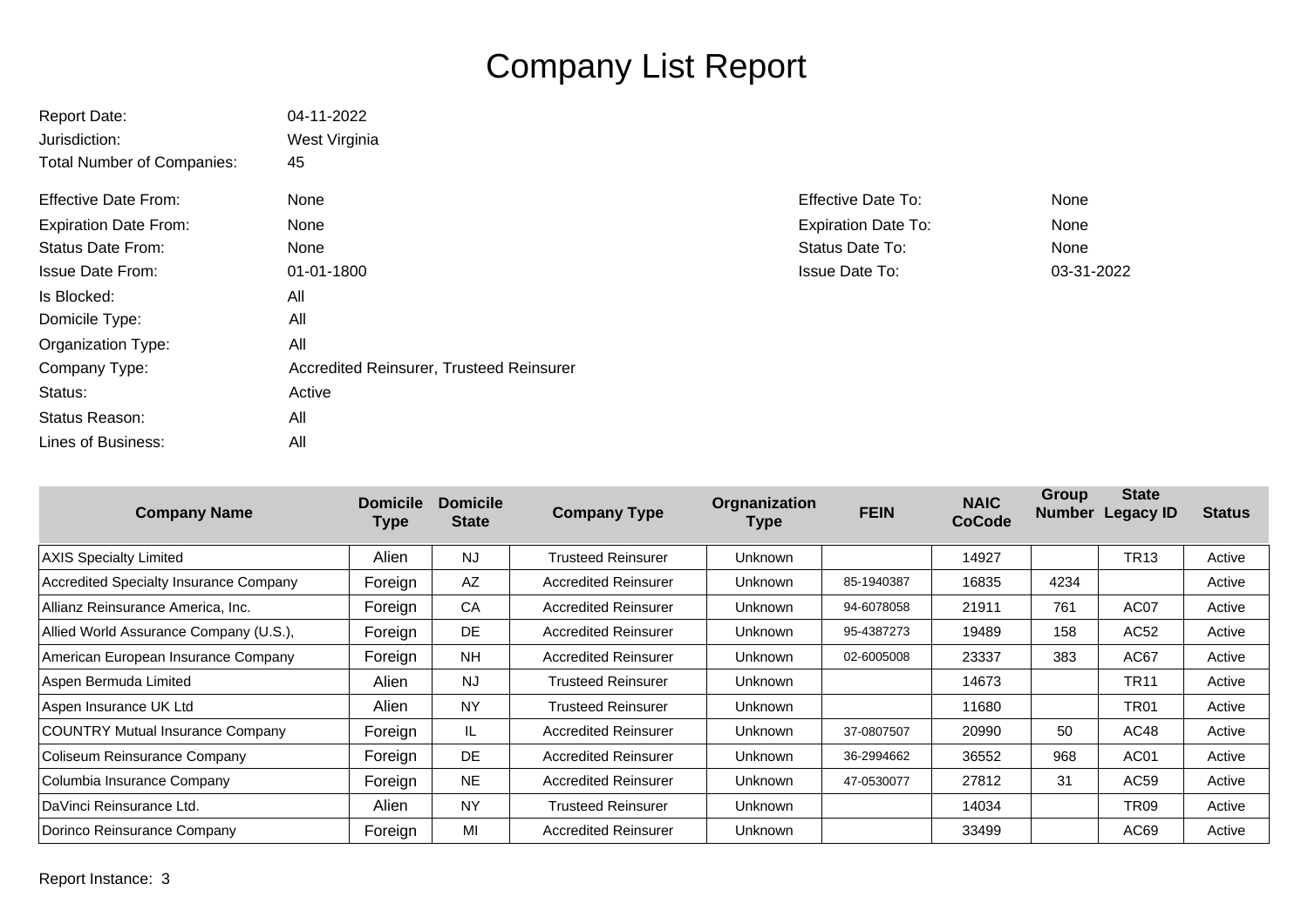| <b>Company Name</b>                        | <b>Type</b> | <b>Domicile Domicile</b><br><b>State</b> | <b>Company Type</b>         | Orgnanization<br><b>Type</b> | <b>FEIN</b> | <b>NAIC</b><br><b>CoCode</b> | Group | <b>State</b><br>Number Legacy ID | <b>Status</b> |
|--------------------------------------------|-------------|------------------------------------------|-----------------------------|------------------------------|-------------|------------------------------|-------|----------------------------------|---------------|
| Endurance Specialty Insurance Ltd.         | Alien       | DE                                       | <b>Trusteed Reinsurer</b>   | Unknown                      |             |                              |       | <b>TR18</b>                      | Active        |
| Evanston Insurance Company                 | Foreign     | IL.                                      | <b>Accredited Reinsurer</b> | <b>Stock</b>                 | 36-2950161  | 35378                        | 785   | <b>AC44</b>                      | Active        |
| Farm Bureau Mutual Insurance Company       | Foreign     | MI                                       | <b>Accredited Reinsurer</b> | Unknown                      | 38-1316179  | 21555                        | 67    | AC55                             | Active        |
| Farmers Mutual Hail Insurance Company of   | Foreign     | IA                                       | <b>Accredited Reinsurer</b> | Unknown                      | 42-0245840  | 13897                        | 569   | AC56                             | Active        |
| Glencar Insurance Company                  | Foreign     | WI                                       | <b>Accredited Reinsurer</b> | Unknown                      | 47-0498866  | 12254                        | 517   | AC68                             | Active        |
| <b>Grinnell Mutual Reinsurance Company</b> | Foreign     | IA                                       | <b>Accredited Reinsurer</b> | Unknown                      |             | 14117                        | 518   | <b>AC70</b>                      | Active        |
| Hannover Life Reassurance Company of       | Foreign     | FL                                       | <b>Accredited Reinsurer</b> | Unknown                      | 59-2859797  | 88340                        | 517   | AC06                             | Active        |
| Hannover Ruck SE                           | Alien       | <b>NY</b>                                | <b>Trusteed Reinsurer</b>   | Unknown                      |             | 10241                        |       | <b>TR02</b>                      | Active        |
| <b>Houston Casualty Company</b>            | Foreign     | <b>TX</b>                                | <b>Accredited Reinsurer</b> | Unknown                      | 74-2195939  | 42374                        | 3098  | AC04                             | Active        |
| Houston Specialty Insurance Company        | Foreign     | <b>TX</b>                                | <b>Accredited Reinsurer</b> | Stock                        | 20-8249009  | 12936                        | 4381  | S164                             | Active        |
| Ironshore Specialty Insurance Company      | Foreign     | AZ                                       | <b>Accredited Reinsurer</b> | Unknown                      | 94-1264187  | 25445                        | 111   | AC62                             | Active        |
| Kentucky Farm Bureau Mutual Insurance      | Foreign     | KY                                       | <b>Accredited Reinsurer</b> | Unknown                      | 61-0392792  | 22993                        | 109   | AC49                             | Active        |
| Lancashire Insurance Company Limited       | Alien       | <b>NY</b>                                | <b>Trusteed Reinsurer</b>   | Unknown                      |             | 14925                        |       | <b>TR14</b>                      | Active        |
| MAPFRE Insurance Company                   | Foreign     | <b>NJ</b>                                | <b>Accredited Reinsurer</b> | Unknown                      | 36-3347420  | 23876                        | 411   | AC45                             | Active        |
| Mapfre Re, Compania de Reaseguros, S.A.    | Alien       | <b>NY</b>                                | <b>Trusteed Reinsurer</b>   | Unknown                      | 98-0467112  | 12324                        |       | <b>TR03</b>                      | Active        |
| Markel Bermuda Limited                     | Alien       | NJ                                       | <b>Trusteed Reinsurer</b>   | Unknown                      | 98-0228016  |                              |       | <b>TR17</b>                      | Active        |
| Markel International Insurance Company     | Alien       | <b>NY</b>                                | <b>Trusteed Reinsurer</b>   | Unknown                      |             | 10744                        |       | <b>TR04</b>                      | Active        |
| New Jersey Re-Insurance Company            | Foreign     | <b>NJ</b>                                | <b>Accredited Reinsurer</b> | Unknown                      | 22-2187459  | 35432                        | 708   | AC46                             | Active        |
| Optimum Re Insurance Company               | Foreign     | <b>TX</b>                                | <b>Accredited Reinsurer</b> | Unknown                      | 75-1608507  | 88099                        | 1167  | <b>AC27</b>                      | Active        |
| Partner Reinsurance Company Ltd.           | Alien       | <b>NY</b>                                | <b>Trusteed Reinsurer</b>   | Unknown                      |             | 13787                        |       | <b>TR05</b>                      | Active        |
| Protective Life and Annuity Insurance      | Foreign     | AL                                       | <b>Accredited Reinsurer</b> | Unknown                      | 63-0761690  | 88536                        | 458   | AC32                             | Active        |
| Renaissance Reinsurance Ltd.               | Alien       | <b>NY</b>                                | <b>Trusteed Reinsurer</b>   | Unknown                      |             | 14033                        |       | <b>TR10</b>                      | Active        |
| RenaissanceRe Europe AG, US Branch         | Alien       | <b>NY</b>                                | <b>Trusteed Reinsurer</b>   | Unknown                      | 30-0703280  | 15529                        |       | <b>TR15</b>                      | Active        |
| <b>SCOR Global Life USA Reinsurance</b>    | Foreign     | DE                                       | <b>Accredited Reinsurer</b> | Unknown                      | 13-3126819  | 97071                        | 749   | AC05                             | Active        |
| Scottish Re (U.S.), Inc.                   | Foreign     | DE                                       | <b>Accredited Reinsurer</b> | <b>Stock</b>                 | 23-2038295  | 87572                        | 3506  | AC35                             | Active        |
| Shelter Mutual Insurance Company           | Foreign     | <b>MO</b>                                | <b>Accredited Reinsurer</b> | Unknown                      | 43-0613000  | 23388                        | 123   | AC64                             | Active        |
| StarStone Insurance SE                     | Alien       | <b>NY</b>                                | <b>Trusteed Reinsurer</b>   | Unknown                      |             |                              |       | <b>TR08</b>                      | Active        |
| Starr Surplus Lines Insurance Company      | Foreign     | <b>TX</b>                                | <b>Accredited Reinsurer</b> | <b>Stock</b>                 | 26-3622499  | 13604                        | 4670  | S176                             | Active        |
| Toa Reinsurance Company of America         | Foreign     | DE                                       | <b>Accredited Reinsurer</b> | Unknown                      | 13-2918573  | 42439                        |       | AC <sub>20</sub>                 | Active        |
| Underwriters at Lloyd's London             | Alien       | <b>NY</b>                                | <b>Trusteed Reinsurer</b>   | Unknown                      |             | 15792                        |       | <b>TR12</b>                      | Active        |